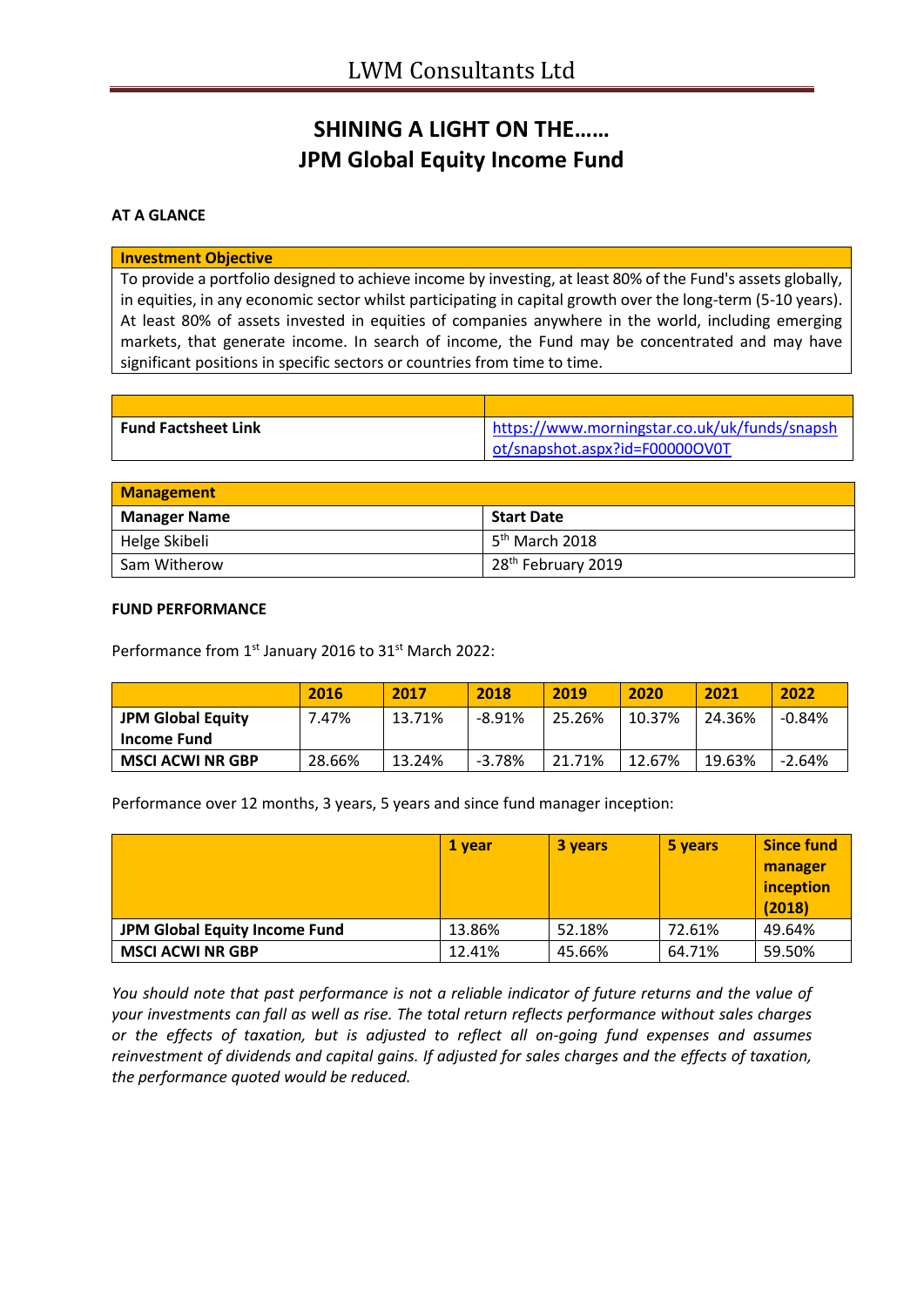# LWM Consultants Ltd

| <b>Tracking</b><br><b>Error</b> | <b>Active</b><br><b>Share</b> | <b>Upside</b><br><b>Capture</b><br><b>Ratio</b> | <b>Downside</b><br><b>Capture</b><br><b>Ratio</b> | <b>Batting</b><br><b>Average</b> | <b>Beta</b> | <b>Alpha</b> | <b>Equity Style</b> |
|---------------------------------|-------------------------------|-------------------------------------------------|---------------------------------------------------|----------------------------------|-------------|--------------|---------------------|
| 5.80                            | -                             | 119.84                                          | 74.13                                             | 61.11                            | 1.07        | 6.70         | Blend/Large         |

| <b>Volatility Measurements</b> |        |
|--------------------------------|--------|
| 3-Yr Std Dev (volatility)      | 16.20% |
| 3-Yr Mean Return (average)     | 15.02% |

| <b>Investment Style Details</b> |        |  |
|---------------------------------|--------|--|
| Giant                           | 45.33% |  |
| Large                           | 40.69% |  |
| Medium                          | 10.27% |  |
| Small                           | 0.00%  |  |
| Micro                           | 0.00%  |  |

| Top 5 Holdings - 72 Equity Holdings |                           |       |
|-------------------------------------|---------------------------|-------|
| Microsoft Corp                      | Technology                | 4.98% |
| Texas Instruments Inc               | Technology                | 2.95% |
| Nomura Bank International plc       | -                         | 2.82% |
| Coca-Cola Co                        | <b>Consumer Defensive</b> | 2.50% |
| Analog Devices Inc                  | Technology                | 2.37% |

| <b>Top 5 Sectors</b>      |        |  |
|---------------------------|--------|--|
| <b>Financial Services</b> | 19.20% |  |
| Technology                | 19.11% |  |
| Healthcare                | 12.68% |  |
| Industrials               | 11.39% |  |
| Consumer Cyclical         | 7.87%  |  |

| <b>Top 5 Regions</b> |        |
|----------------------|--------|
| <b>United States</b> | 57.94% |
| Japan                | 5.62%  |
| Germany              | 4.83%  |
| Canada               | 4.65%  |
| France               | 3.91%  |

## **UPDATE….**

When you plug in the long-term numbers the performance is poor. However, a new manager came on board in 2018 and we can see a marked improvement in the numbers. This is a blended strategy, effectively style agnostic, and therefore to perform well in this current environment is something to consider. There have been periods where it has all been about growth stocks and then switching back to value.

The team seem relatively positive about the outlook as they believe valuations in the part of the market they are looking at are compelling, and investors are moving away from pure growth stocks to